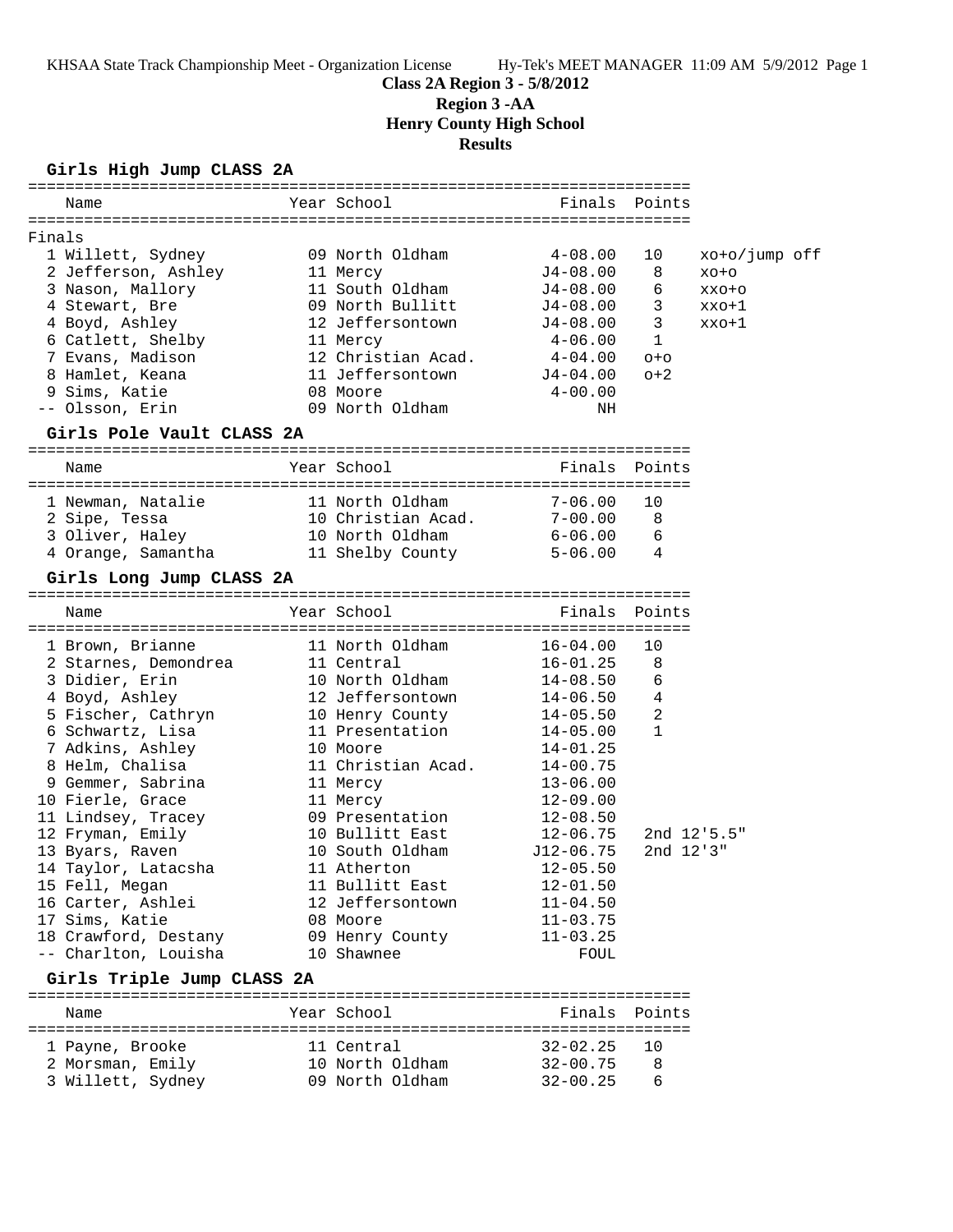**Class 2A Region 3 - 5/8/2012**

**Region 3 -AA**

**Henry County High School**

## **Results**

## **....Girls Triple Jump CLASS 2A**

| 4 Fierle, Grace        | 11 Mercy         | $30 - 06.25$ | $\overline{4}$ |
|------------------------|------------------|--------------|----------------|
| 5 Throckmorton, Rachel | 11 Presentation  | $30 - 03.00$ | -2             |
| 6 Fryman, Emily        | 10 Bullitt East  | $28 - 07.50$ |                |
| 7 Key, Bridget         | 12 Western       | $28 - 05.50$ |                |
| 8 Carter, Ashlei       | 12 Jeffersontown | $26 - 02.00$ |                |
| 9 Fell, Megan          | 11 Bullitt East  | $25 - 00.75$ |                |
| 10 Lee, Amy            | 08 Moore         | $22 - 05.50$ |                |
| 11 Sims, Katie         | 08 Moore         | $22 - 02.75$ |                |

#### **Girls Shot Put CLASS 2A**

=======================================================================

| Name                                             | Year School        | Finals Points |                |
|--------------------------------------------------|--------------------|---------------|----------------|
| 1 Bradley, Jamie                                 | 11 Shelby County   | $31 - 11.00$  | 10             |
| 2 Mollak, Maggie                                 | 09 North Oldham    | $31 - 02.50$  | 8              |
| 3 Hollifield, Hannah                             | 11 Mercy           | $30 - 08.00$  | $\epsilon$     |
| 4 Duvall, Ashley                                 | 12 Bullitt East    | 30-04.00      | $\overline{4}$ |
| 5 Montgomery, Kaitlyn                            | 11 North Bullitt   | $30 - 02.50$  | 2              |
| 6 Thompson, Robyn                                | 12 Central         | $29 - 11.00$  | $\mathbf{1}$   |
| 7 Heard, Alexis                       12 Central |                    | $28 - 08.00$  |                |
| 8 Popovich, Lilli                                | 09 Christian Acad. | $27 - 03.25$  |                |
| 9 Pfeifer, Mikaela                               | 11 South Oldham    | $26 - 08.50$  |                |
| 10 Chavers, Dee Dee                              | 12 Valley          | $26 - 08.00$  |                |
| 11 Calvert, Dinyale                              | 10 Western         | $25 - 09.00$  |                |
| 12 Simmons, Nikki                                | 10 Shelby County   | $25 - 08.50$  |                |
| 13 Baird, Jessie                                 | 11 North Oldham    | $25 - 01.50$  |                |
| 14 Lewis, Mahala                                 | 11 Henry County    | $23 - 11.50$  |                |
| 15 Cooper, Dierrica                              | 11 Shawnee         | $22 - 07.00$  |                |
| 16 Mohammdali, Sadisa                            | 11 Atherton        | $22 - 02.00$  |                |
| 17 Newberry, Abby                                | 10 Jeffersontown   | $22 - 01.00$  |                |
| 18 Selvage, Amanda                               | 10 Mercy           | $21 - 08.50$  |                |
| 19 Hoffman, Amber                                | 10 Moore           | $20 - 09.50$  |                |
| 20 Luette, Maddie                                | 09 Christian Acad. | $17 - 09.00$  |                |
| 21 Moore, McKenzie                               | 11 Henry County    | $15 - 05.00$  |                |
| -- Downing, Kendal                               | 12 Jeffersontown   | FOUL          |                |

#### **Girls Discus Throw CLASS 2A**

| Name                  | Year School        | Finals    | Points |
|-----------------------|--------------------|-----------|--------|
| 1 Bradley, Jamie      | 11 Shelby County   | $95 - 04$ | 10     |
| 2 Thompson, Robyn     | 12 Central         | $93 - 06$ | 8      |
| 3 Popovich, Lilli     | 09 Christian Acad. | 86-10     | 6      |
| 4 Heard, Alexis       | 12 Central         | $83 - 04$ | 4      |
| 5 Hollifield, Hannah  | 11 Mercy           | $82 - 03$ | 2      |
| 6 Lewis, Mahala       | 11 Henry County    | $79 - 05$ | 1      |
| 7 Baird, Jessie       | 11 North Oldham    | $78 - 01$ |        |
| 8 Montgomery, Kaitlyn | 11 North Bullitt   | $76 - 03$ |        |
| 9 Mollak, Maggie      | 09 North Oldham    | $71 - 06$ |        |
| 10 Simmons, Nikki     | 10 Shelby County   | $68 - 08$ |        |
| 11 Allison, Tierra    | 08 Henry County    | $68 - 01$ |        |
| 12 Ehrenborg, Sidney  | 11 Christian Acad. | $67 - 05$ |        |
| 13 Reynolds, Daria    | 09 Bullitt East    | $66 - 02$ |        |
| 14 Duvall, Ashley     | 12 Bullitt East    | $65 - 01$ |        |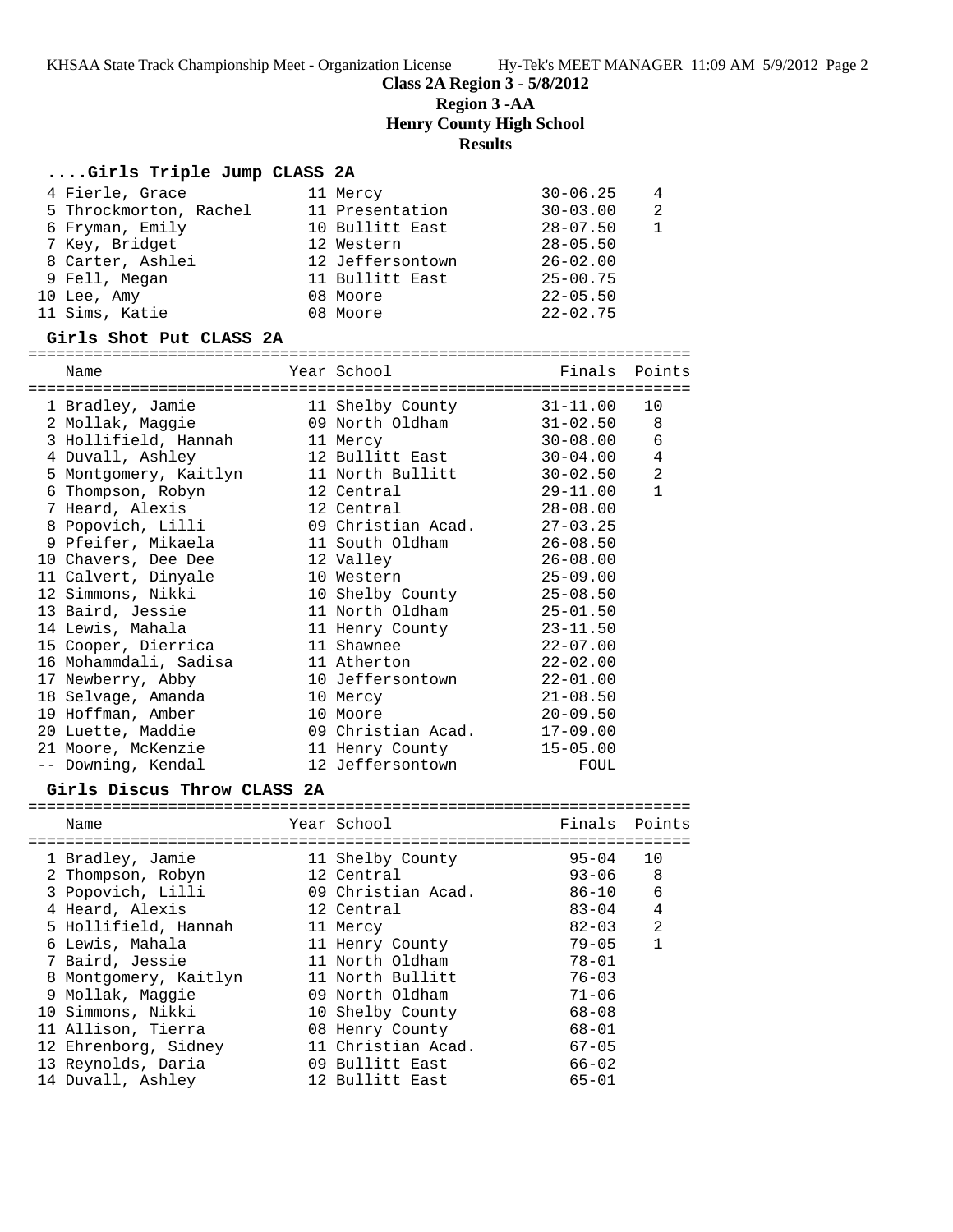#### **Class 2A Region 3 - 5/8/2012**

**Region 3 -AA**

**Henry County High School**

**Results**

#### **....Girls Discus Throw CLASS 2A**

| 15 Cooper, Dierrica  | 11 Shawnee      | 64-01     |
|----------------------|-----------------|-----------|
| 16 Ballard, Brittany | 11 Mercy        | $62 - 11$ |
| 17 Hoffman, Amber    | 10 Moore        | $57 - 09$ |
| 18 Pfeifer, Mikaela  | 11 South Oldham | $54 - 05$ |
| 19 Calvert, Dinyale  | 10 Western      | $50 - 02$ |

#### **Boys High Jump CLASS 2A**

| Name                 | Year School      | Finals       | Points  |         |
|----------------------|------------------|--------------|---------|---------|
|                      |                  |              |         |         |
| 1 Thompson, Mike     | 12 South Oldham  | $6 - 02.00$  | 10      |         |
| 2 Haynes, James      | 12 Atherton      | $6 - 00.00$  | 8       |         |
| 3 Blake, Chris       | 12 Shelby County | $5 - 10.00$  | 6       |         |
| 4 Milburn, Trase     | 09 Bullitt East  | $5 - 08.00$  | 4       | $O + O$ |
| 5 Smith, Keith       | 11 Central       | $J5 - 08.00$ | 2       | $o+1$   |
| 6 Hinkle, Cedric     | 12 Collins       | $J5-08.00$   | 1       | $xo+1$  |
| 7 Haqqard, Jaelin    | 12 Jeffersontown | $J5 - 08.00$ | XXO+O   |         |
| 8 Armstrong, Austin  | 10 Henry County  | $5 - 06.00$  | $O + O$ |         |
| 9 Haskins, Devante   | 10 Jeffersontown | $J5-06.00$   | $XO+O$  |         |
| 10 Allgeire, John    | 12 Henry County  | J5-06.00     | XXO+O   |         |
| 11 Dinwiddie, Chris  | 10 Central       | $5 - 04.00$  | $O + O$ |         |
| 11 Zimmerman, Andrew | 11 North Oldham  | $5 - 04.00$  | $O + O$ |         |
| 13 Mitchell, Zack    | 12 North Oldham  | J5-04.00     | $O+2$   |         |
| -- White, Derek      | 12 Shelby County | ΝH           |         |         |

#### **Boys Pole Vault CLASS 2A**

======================================================================= Name Tear School Tear School Finals Points ======================================================================= 1 Shadburne, George 11 Christian Acad. 10-00.00 10 2 Yount, Jared 09 Henry County 9-06.00 8 3 Ruhs, Nolan 10 North Oldham 9-00.00 6 4 Barry, Michael 11 Shelby County 8-06.00 4 o+o 5 Gardiner, David 10 North Oldham J8-06.00 2 o+1 6 Jones, Eddie 10 Henry County 8-00.00 0.50 o+o 6 Orange, Stuart 11 Shelby County 8-00.00 0.50 o+o 8 Kurnick, Bradley 09 Christian Acad. J8-00.00 xxo+o

#### **Boys Long Jump CLASS 2A**

| Name                                                                                                                                                                           | Year School                                                                                                                                                | Finals Points                                                                                                                        |                                                   |
|--------------------------------------------------------------------------------------------------------------------------------------------------------------------------------|------------------------------------------------------------------------------------------------------------------------------------------------------------|--------------------------------------------------------------------------------------------------------------------------------------|---------------------------------------------------|
| 1 Bailey, Zakk<br>2 Dinwiddie, Chris<br>3 Brackins, Tony<br>4 Thompson, Anthony<br>5 Isaacs, Blake<br>6 Smith, Norvis<br>7 Beasley, Arien<br>8 Milburn, Trase<br>9 Lay, Taylor | 12 Shelby County<br>10 Central<br>11 South Oldham<br>11 Central<br>10 Henry County<br>12 Collins<br>09 North Oldham<br>09 Bullitt East<br>12 Shelby County | 19-09.75<br>19-05.50<br>$19 - 04.50$<br>$19 - 02.50$<br>$18 - 09.50$<br>$18 - 05.00$<br>$18 - 03.00$<br>$17 - 11.00$<br>$17 - 09.75$ | 10<br>-8<br>6<br>$\overline{4}$<br>$\mathfrak{D}$ |
| 10 Polley, Logan<br>11 Haskins, Devante<br>12 Nelson, Cole                                                                                                                     | 11 North Bullitt<br>10 Jeffersontown<br>11 Henry County                                                                                                    | $17 - 08.25$<br>$17 - 04.00$<br>$16 - 10.75$                                                                                         |                                                   |
|                                                                                                                                                                                |                                                                                                                                                            |                                                                                                                                      |                                                   |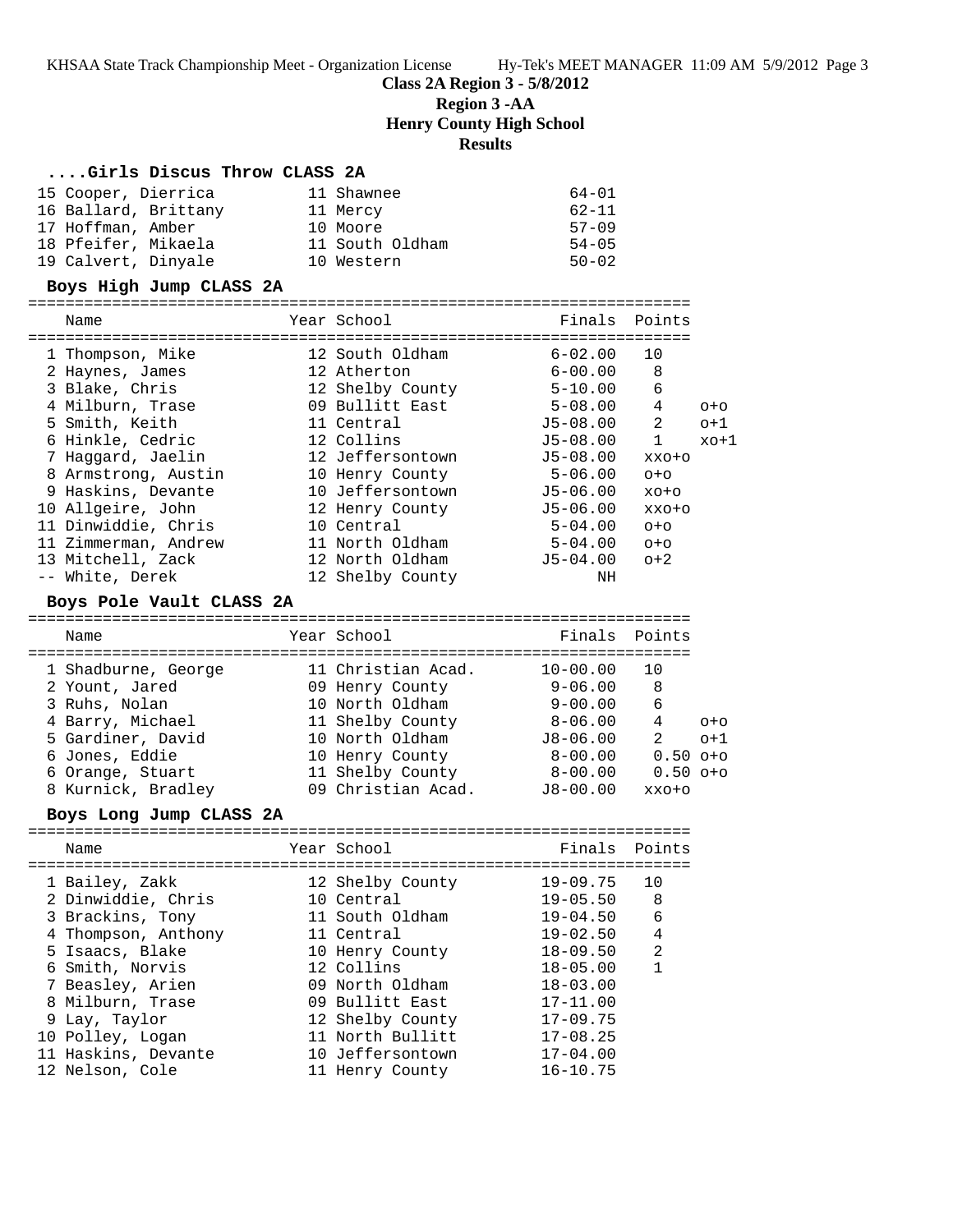**Class 2A Region 3 - 5/8/2012**

**Region 3 -AA**

**Henry County High School**

# **Results**

## **....Boys Long Jump CLASS 2A**

| 13 Stanke, Chandler                     | 11 Atherton                              | $16 - 07.50$                 |                   |
|-----------------------------------------|------------------------------------------|------------------------------|-------------------|
| 14 Raye, DeVON                          | 10 Shawnee                               | $16 - 06.75$                 |                   |
| 15 Swartwood, Dillon                    | 11 Moore                                 | $16 - 06.00$                 |                   |
| 16 Guillaume, Jared                     | 09 Bullitt East                          | $16 - 04.25$                 |                   |
| 17 Phillpot, Chrishawn                  | 09 Shawnee                               | $15 - 07.75$                 |                   |
| 18 Todd, Darion                         | 12 South Oldham                          | $15 - 06.50$                 |                   |
| 19 Pryor, Marcus                        | 12 Jeffersontown                         | $14 - 11.50$                 |                   |
| Boys Triple Jump CLASS 2A               |                                          |                              |                   |
| Name                                    | Year School                              | Finals                       | Points            |
|                                         |                                          |                              |                   |
| 1 Thompson, Anthony                     | 11 Central                               | $42 - 11.75$                 | 10                |
| 2 Smith, Keith                          | 11 Central                               | $42 - 05.00$                 | 8                 |
| 3 Bailey, Zakk                          | 12 Shelby County                         | 41-05.75                     | 6                 |
| 4 Smith, Norvis                         | 12 Collins                               | $39 - 10.00$                 | $\overline{4}$    |
| 5 Haggard, Jaelin                       | 12 Jeffersontown                         | 39-04.75                     | 2                 |
| 6 Brackins, Tony                        | 11 South Oldham                          | $38 - 03.00$                 | $\mathbf{1}$      |
| 7 Polley, Logan                         | 11 North Bullitt                         | $37 - 11.00$                 |                   |
| 8 Johnson, Cameron                      | 08 Henry County                          | $37 - 00.00$                 |                   |
| 9 Milburn, Trase                        | 09 Bullitt East                          | $36 - 09.00$                 |                   |
| 10 Guillaume, Jared                     | 09 Bullitt East                          | $34 - 10.50$                 |                   |
| 11 Thomas, Wyatt                        | 12 Jeffersontown                         | $33 - 08.00$                 |                   |
| Boys Shot Put CLASS 2A                  |                                          |                              |                   |
| Name                                    | Year School                              | Finals                       | Points            |
|                                         |                                          |                              |                   |
| 1 Renaud, Cameron                       | 12 North Oldham                          | $50 - 05.00$                 | 10                |
| 2 Troutman, Trevor                      | 12 Bullitt East                          | 47-09.50                     | 8                 |
| 3 Okruch, Andrew                        | 11 Bullitt East                          | $45 - 00.50$                 | 6                 |
| 4 Spruill, Jamal                        | 12 Moore                                 | $42 - 09.00$                 | 4                 |
| 5 Stevens, Ivy                          | 11 North Oldham                          | $42 - 08.50$                 | 2<br>$\mathbf{1}$ |
| 6 Currie, William                       | 11 Spencer County                        | $42 - 03.00$                 |                   |
| 7 Terrance, DeKwain<br>8 Jones, Kris    | 12 Central<br>10 Collins                 | $40 - 11.50$                 |                   |
|                                         |                                          | $40 - 07.25$                 |                   |
| 9 Cravens, Christian                    | 10 Henry County<br>11 Jeffersontown      | $40 - 06.00$                 |                   |
| 10 Hayes, Marvin<br>11 Allen, Michael   | 12 Jeffersontown                         | $38 - 06.00$<br>$38 - 01.50$ |                   |
|                                         |                                          | $37 - 09.00$                 |                   |
| 12 Yount, Jacob                         | 12 Henry County                          |                              |                   |
| 13 Hyman, Deric<br>14 Martin, Paul      | 11 Shelby County<br>10 Central           | $37 - 03.50$<br>$34 - 05.50$ |                   |
| 15 Bradford, Mark                       | 10 Collins                               | $33 - 10.50$                 |                   |
| 16 Houchins, Logan                      | 09 South Oldham                          | $33 - 09.00$                 |                   |
|                                         |                                          | $33 - 06.00$                 |                   |
| 17 Perry, Garrett<br>18 White, Gerald   | 09 Shelby County<br>10 Shawnee           |                              |                   |
|                                         |                                          | $32 - 01.50$                 |                   |
| 19 Dunston, Mason                       | 10 Christian Acad.<br>10 Christian Acad. | $30 - 02.25$                 |                   |
| 20 Page, Zach                           |                                          | $30 - 01.00$                 |                   |
| 21 Scott-Penick, Anthony                | 11 Jeffersontown<br>10 North Bullitt     | $26 - 08.00$                 |                   |
| 22 Stewart, Alex<br>23 Farley, Kendrick | 09 South Oldham                          | $24 - 09.50$                 |                   |
| -- Bendingfield, Robert                 | 09 Shawnee                               | $21 - 08.00$<br>SCR          |                   |
|                                         |                                          |                              |                   |